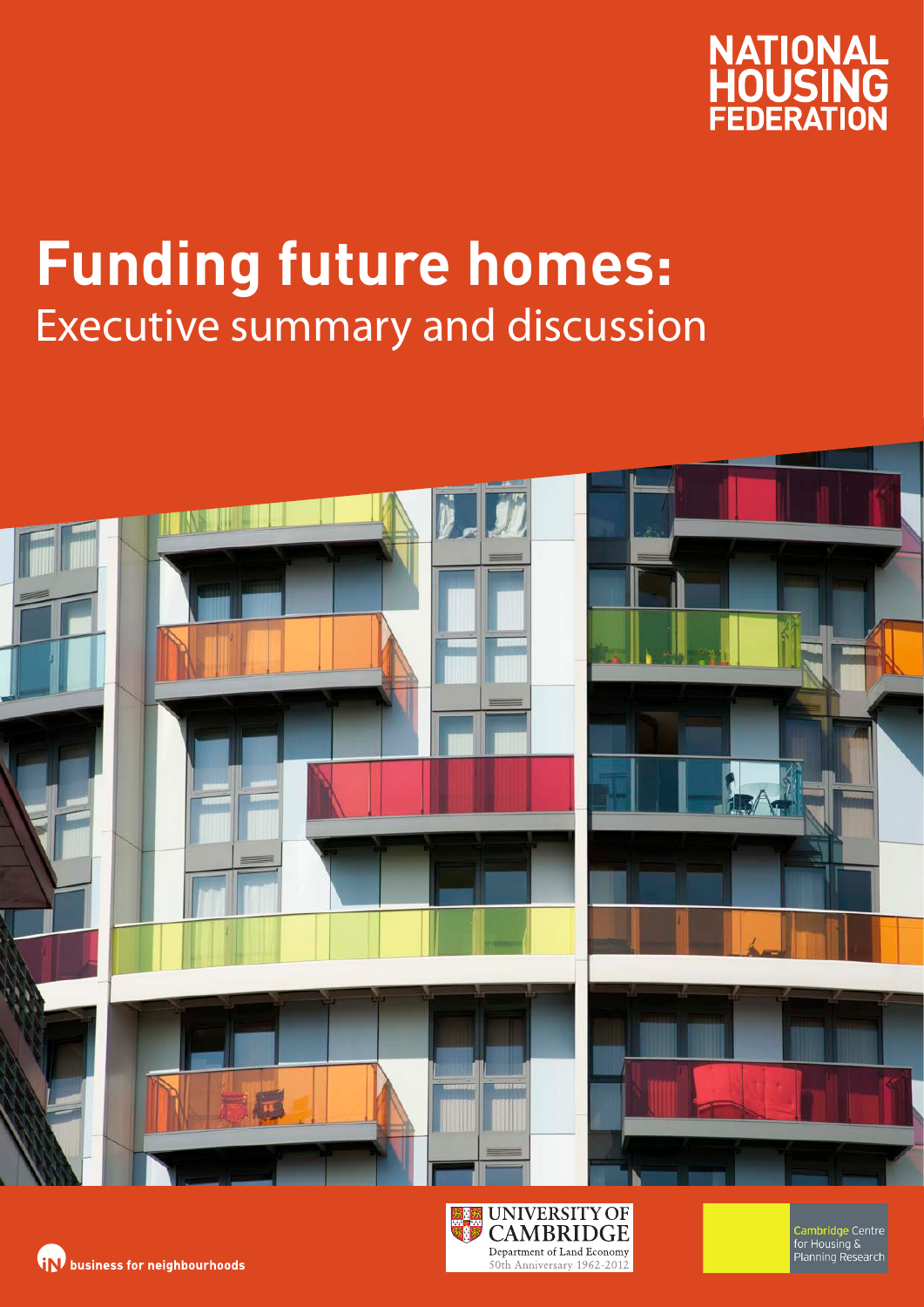# **Funding future homes Executive summary and discussion questions**

When it comes to building new homes housing associations are navigating one of the most challenging and turbulent periods in recent history. The operational environment is increasingly risky, with the stalled economic recovery and welfare reform impacting on tenants' incomes and making the funding environment uncertain.

We are building the lowest number of new homes since the 1940s and at the same time the homes and services provided by the sector are in high demand with waiting lists for affordable homes still rising.

We support the Government's ambitions to deliver 170,000 new affordable homes by 2015, and housing associations will provide 90% of these homes. The measures set out in *Laying the Foundations*, the Government's housing strategy for England, also provided a small but welcome boost to the industry (Communities and Local Government (CLG), 2011). However, these proposals fall far short of addressing the roots of our housing crisis.

Housing associations produced nearly half of all homes built in England last year (National Housing Federation, 2011). The National Housing Federation believes that now is the time to look to the future and consider the role that housing associations could play in supporting a healthy housing market. Central to this proposition is an examination of measures that could increase housing associations' contribution to new supply.

Our intention is to work with our members and stakeholders to develop a vision that will take us beyond 2015: a vision that will support the delivery of a range of high quality housing at a scale to meet the needs of local communities, offer excellent value for money to the taxpayer and be financially viable for housing associations to deliver. Our ambition is that our vision will influence the political debate and Government's thinking on future investment models.

To ensure that our vision is underpinned by robust evidence the Federation commissioned Cambridge Centre for Housing and Planning Research to produce a background evidence paper. This is an executive summary of that paper and a list of discussion questions for members to consider. The full evidence paper can be downloaded at www.housing.org.uk.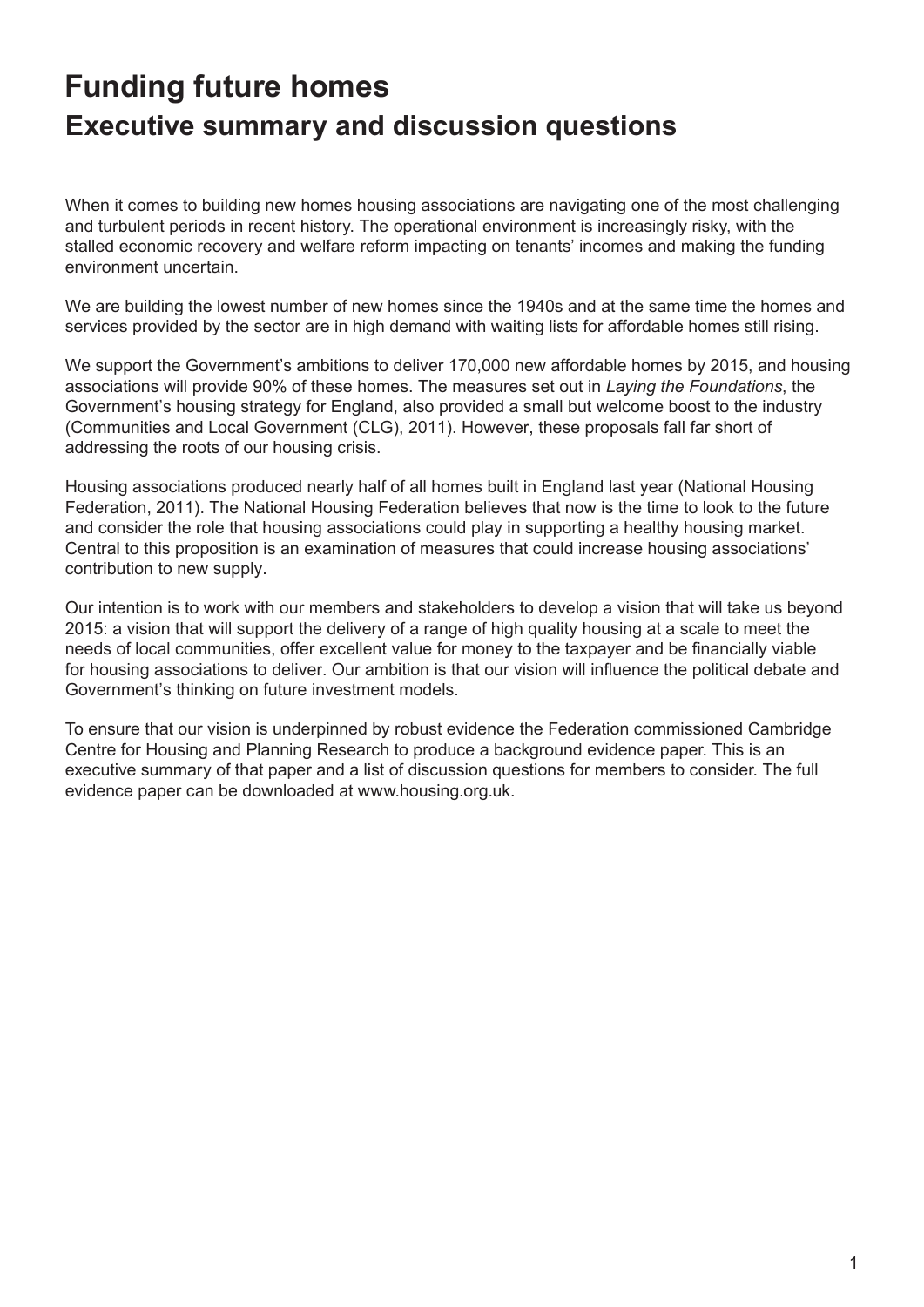#### **1 The housing crisis: an evidence base**

The housing crisis has become so pronounced that scarcely a week goes by without comment and coverage in the national media. In the evidence base we aggregate the research and evidence on the dynamics of the UK's housing market. The evidence demonstrates that:

- Housing need and demand are so great compared to housing supply that the number of new homes we need are far in excess of what the Government can fund and the market can supply in the short to medium term – and perhaps even into the longer term. Need will remain high regardless of the wider economy and housing market.
- The key future drivers of demand for new homes will come from population and household growth, and will become more pronounced after 2015. In relation to affordable housing there will continue to be a particular demand for housing for older people and lone-parent families.
- Single households have become the biggest growth segment in recent years and this is likely to continue in the future. This group is also most affected by the financial crisis.
- The number of people in the private rented sector (PRS) is increasing, whilst numbers of families in owner-occupation and the affordable housing sector are decreasing. However, there has been little change in tenure aspirations and the majority of people would still prefer to own their own home. Growth in the PRS is largely due to economic necessity rather than choice.
- The supply of new homes has been falling for years but the financial crisis has further decimated the supply of new homes. Recently affordable housing has represented around half of all new housing supply.

#### *Discussion questions:*

- *1 What is the future role of the housing association sector and our offer to government for funding future homes?*
- *2 How should the sector respond to changing demographic and tenure patterns? What are the implications for the sector's future housing offer?*

#### **2 Where we've come from – trends in government investment in affordable homes**

There are a number of ways that successive governments have tried to address the problem of how we build more affordable homes. Building new homes helps boost the economy and create local jobs, but the economic and social benefits of house building are not always recognised.

This section considers the economic benefits of housing provision before turning to consider the patterns and trends in government investment in new homes. Providing new homes at a subsidised cost requires subsidy to make development viable, but the form and level of that subsidy can take many different forms. Key findings include:

- Figures vary but building new homes contributes up to 3% of GDP and the total multiplier effect of the construction industry, within which housing lies, is estimated at 2.84. This means that for every pound spent on construction, an estimated £2.84 is generated in the wider economy.
- There are clear economic benefits from investment in new homes but a stronger case could be made by considering contributions to GDP made by housing-related consumption such as repairs and maintenance, solicitors' and surveyors' services and household purchases.
- Since 1989 housing associations have built 453,000 new homes. During this time there has been a gradual decline in the amount of public investment going into each new home, with housing associations filling the subsidy gap through private finance and the use of their own resources. Predictably, trends in the number of new affordable homes rise and fall in line with levels of public investment.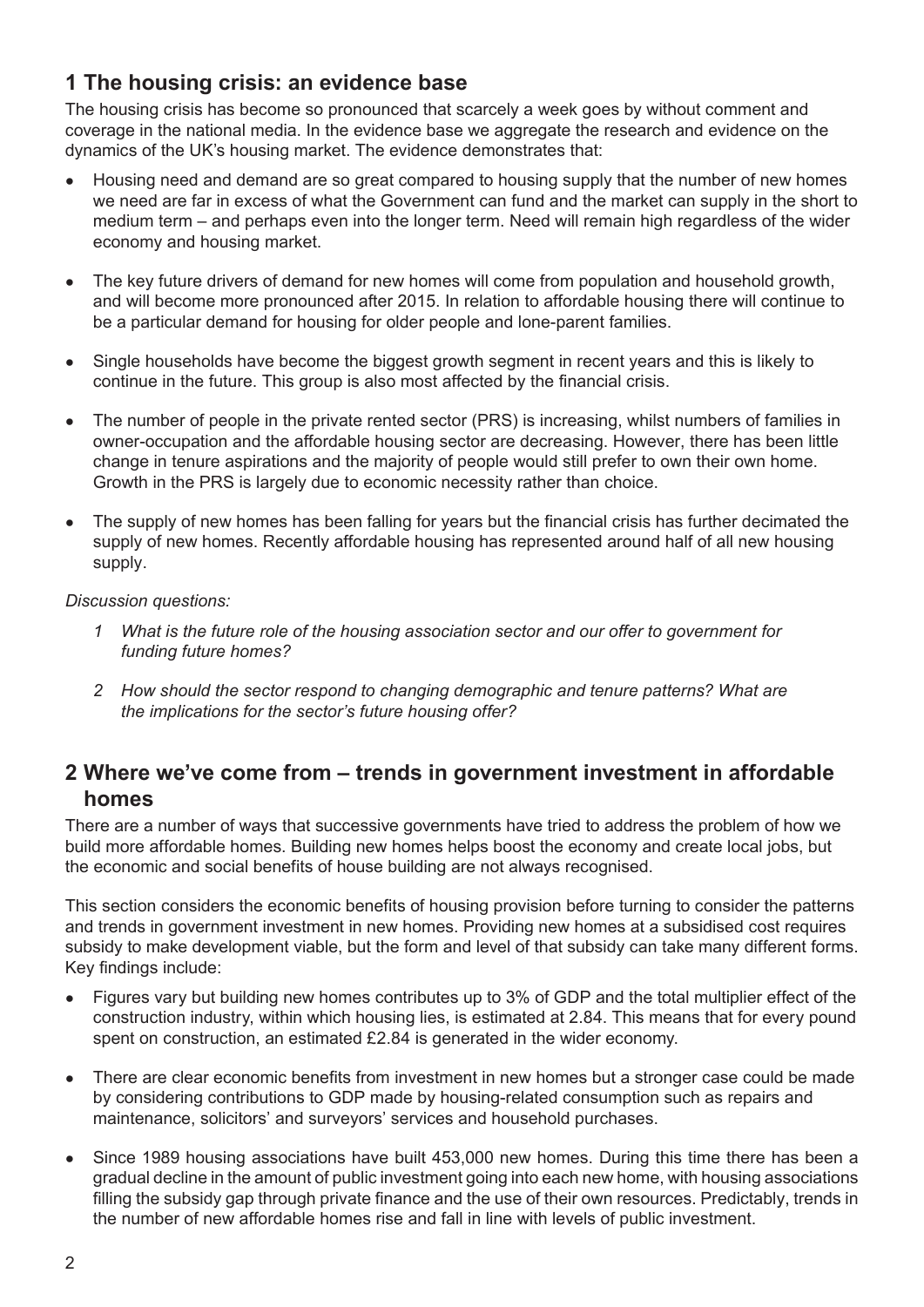This section also considers trends in how the Government, and its investment agencies, work with housing providers to deliver homes that are partially funded by the taxpayer. The main issues explored are:

- The introduction of investment partnering in 2003, has resulted in new strategic partnerships between housing providers. Whilst it has led to some efficiency benefits it has not achieved the full range of perceived benefits from partnerships.
- Value for money for government has improved but the factors behind this are not clear and are a mixture of market factors and efficiency savings. The investment agencies' approach to assessing value for money typically has focused on average grant rates and numbers of new homes.
- There have been improvements in the investment agencies' approach to programme management but the sector has consistently argued that greater freedom and flexibilities could improve the provision of new homes and value for money whilst still ensuring transparency and accountability.
- The Affordable Homes Programme (AHP) 2011–15 has led to a greater level of risk being transferred to housing providers and requires much higher levels of borrowing. There are also some concerns about the limitations of the model, for example the narrow range of housing tenures that can be offered under the model.
- The Government's recent housing strategy, *Laying the Foundations*, sets out a number of measures designed to improve the housing supply. The measures will help but will not lead to a substantial increase in new supply.
- Housing supply, and to a certain extent the shape and dynamics of the housing market, are affected by taxation and fiscal policy. As it currently stands, home ownership remains fiscally favoured despite the scrapping of mortgage interest tax relief, because of the lack of capital gains tax. The private rented sector is the least favoured, being treated as an investment good but with no depreciation allowance. There is a growing debate about housing taxation.
- Over the past 20 years the delivery of new affordable housing in England has become very dependent on support through the planning system, recently providing support worth billions of pounds a year. However the current policy context for the provision of affordable housing through the planning system is very unsettled and affordable housing supply may be reduced as a result.

*Discussion questions:*

- *3 How can we best demonstrate the economic and social benefits of building new homes?*
- *4 Does the mixed funded model remain the best mechanism for Government investment in affordable homes?*
- *5 Is a partnership approach the right model for an investment programme? If not, what is?*
- *6 Are there factors limiting value-for-money improvements and is there more the sector can do to improve efficiency savings?*
- *7 How should the Government assess value for money?*
- *8 What principles should underpin government investment in new homes?*
- *9 What housing tenures should future investment programmes support? In the future should the investment agency continue to stipulate which products it will fund?*
- *10 Are there ways programme management could be improved whilst ensuring appropriate transparency and scrutiny?*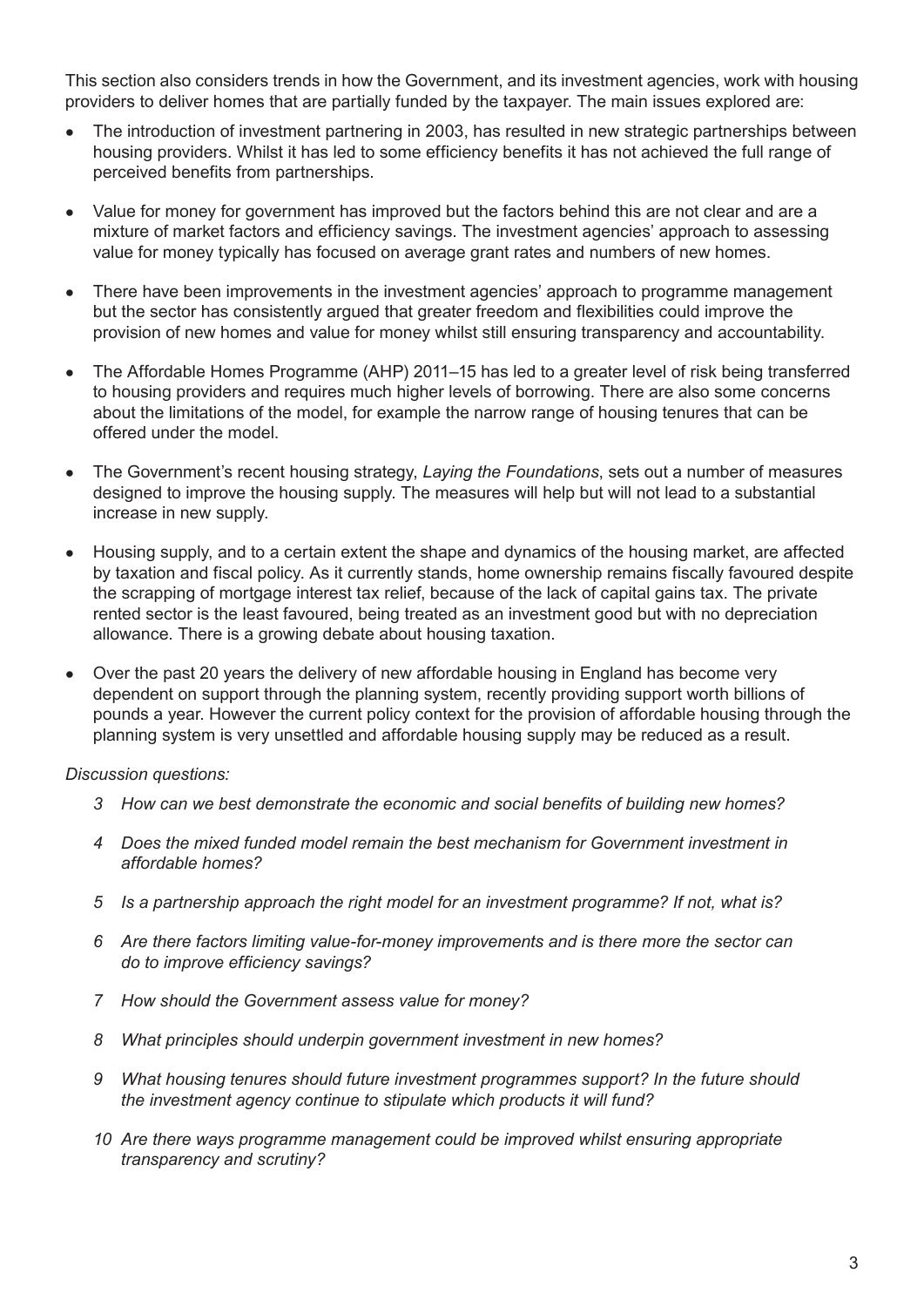- *11 What are the main challenges of the AHP and how could future investment models address them? How could future investment models work better for smaller housing providers?*
- *12 Are changes to taxation and fiscal policy needed to help support the provision of new homes and if so what are they?*
- *13 How should the planning system, and planning reform, support the delivery of affordable housing?*

#### **3 Investment challenges**

There are a number of fundamental challenges to ensuring that investment models are able to deliver a range of different housing options in different housing markets to meet local need. This section considers some of the challenges of managing investment in new homes and ensuring the best possible outcomes. Areas for discussion include:

- The challenge of finding a model that works across low and high value areas and different housing markets. The variations pose real challenges for housing associations. They impact upon the cost of land and other acquisition costs and upon the value of the assets that housing associations hold.
- Housing associations have been active providers of specialist housing both for the elderly and for those requiring special adaptations. Management is expensive and overall payments have to take into account additional services provided. The viability of this type of provision depends as much on Supporting People payments as on rent support and is vulnerable with the cuts to Supporting People funding. To get off the ground, viable development projects tend to require higher per unit grant rates than general-needs housing, a complex mix of capital and revenue funding and commitments from a range of partners and commissioners.
- There is a strong need for more homes in rural communities, which in turn would help unlock increased economic contributions. There are specific challenges for rural housing provision, particularly relating to land availability and higher development costs on some schemes.
- Larger units account for less than 0.5% of stock and there is relatively little new supply of larger homes across all tenures. New supply may be further limited due to changes in welfare reform, and the impact on families' ability to pay their rent.
- Cuts in public funding for regeneration, combined with the difficult economy, are threatening to undermine many regeneration initiatives.

#### *Discussion questions:*

- *14 How should Government investment in housing be targeted?*
- *15 How can future investment programmes best support the delivery of specialist and supported housing?*
- *16 How can future investment programmes best support the delivery of rural homes?*
- *17 How can future investment programmes best support the delivery of larger homes?*
- *18 How can future investment programmes best support regeneration?*
- *19 How can we drive forward regeneration in the context of drastic cuts to public investment for regeneration?*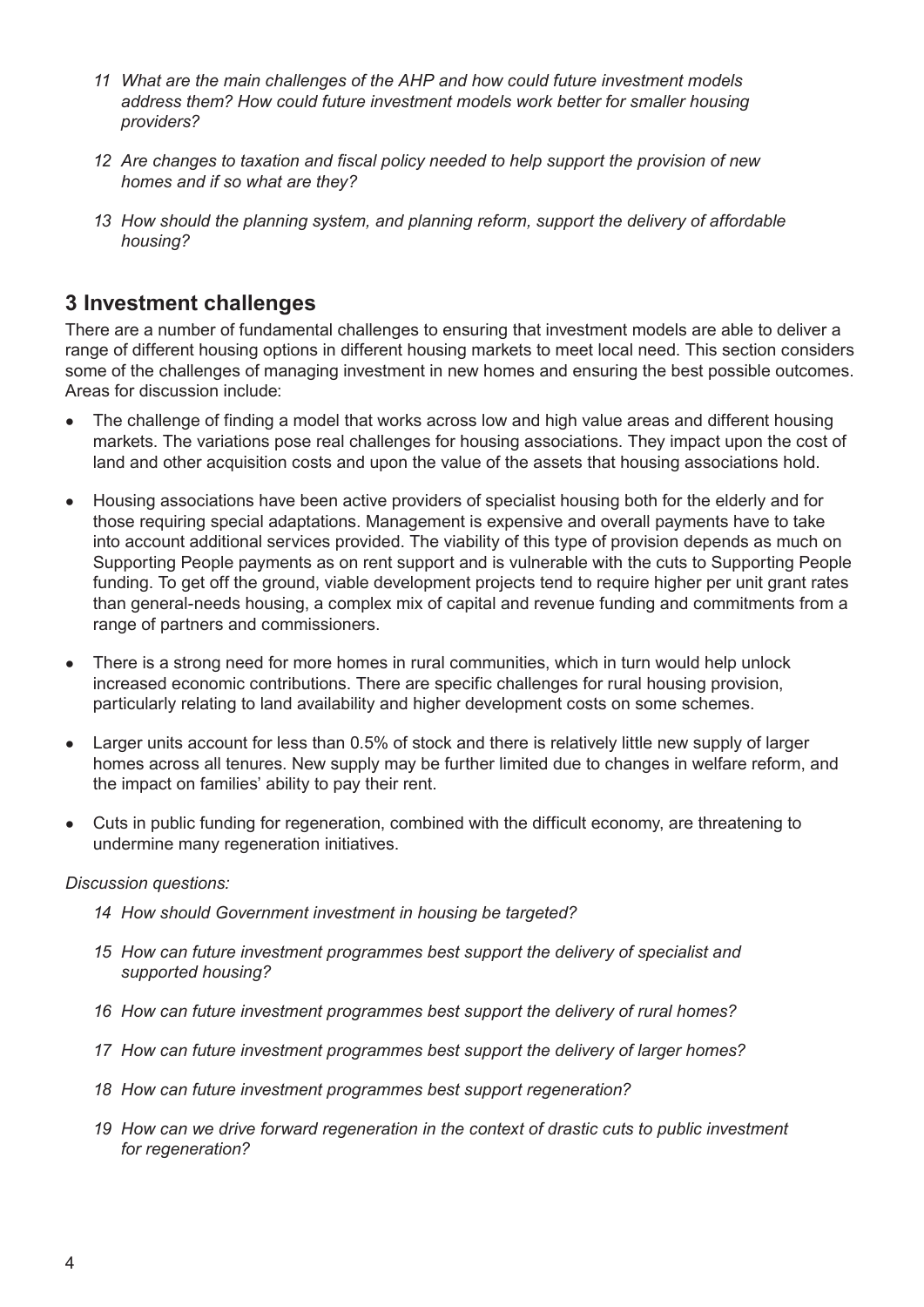### **4 Meeting wider housing need**

Previous sections discussed recent demographic changes and their effect on housing tenure, as well as changes of emphasis from government on what kinds of tenure will receive public subsidy. One effect of the changing nature of our housing market is to open up the question of how we meet wider housing need. Housing associations are increasingly working to offer housing solutions for the intermediate market though shared ownership, shared equity and private rented schemes. This section considers:

- Trends in the supply and demand for intermediate housing options. In 2010/11 21,460 new affordable homes were in the form of shared ownership and shared equity, a fall of 13% since 2009/10. Previously the total had increased steadily since 200/01 (CLG, October 2011).
- Estimating level of demand is difficult but housing associations have over 137,000 live applications for intermediate housing and in 2010/11 alone received nearly 76,000 applications (Homes and Communities Agency (HCA), 2011). Supply under the AHP will not be enough to meet demand.
- How intermediate models could be used to help meet the housing needs of older people.
- Housing associations are increasing involved in providing private rented sector and market housing. This helps meet wider housing need and provides cross-subsidy to support the development of social rented homes and neighbourhood activities.

#### *Discussion questions:*

- *20 Do we have the right range of intermediate products? If not, what other products should the sector offer?*
- *21 What intermediate housing options should be funded with government support?*
- *22 Can we do more to increase the number of intermediate homes without public subsidy?*
- *23 How can we increase the supply of intermediate housing options to meet need and demand?*
- *24 Can we expand the intermediate housing offer to meet the housing needs of older people?*
- *25 What role is there for housing associations in the private rented sector, and what, if any, barriers are there to undertaking that role?*
- *26 What is the potential for the increased provision of market housing as part of the sector's investment offer?*

#### **5 Financial capacity and rent**

Crucial in shaping the debate on housing associations' role and potential in meeting housing need is the financial health and capacity of the sector. This section looks at the financial strength of the sector and the factors that will impact on its ability to raise the finance required to build new homes.

- The sector's turnover continues to increase, and margins improve leading to increased surpluses. This trend allows housing associations to respond to ongoing challenges in the operating environment ensures their continued financial robustness and ability to respond positively to an era when they are absorbing more risks.
- As grants dwindle, the balance between private finance and rental income is changing. 93% of housing associations current financing facilities are due for repayment in the next five years. In an uncertain era, the sector will be exposed to more financing risk than ever before. It will need to source significant additional amounts of funding as well as to identify opportunities to cross-subsidise housing associations' development activity.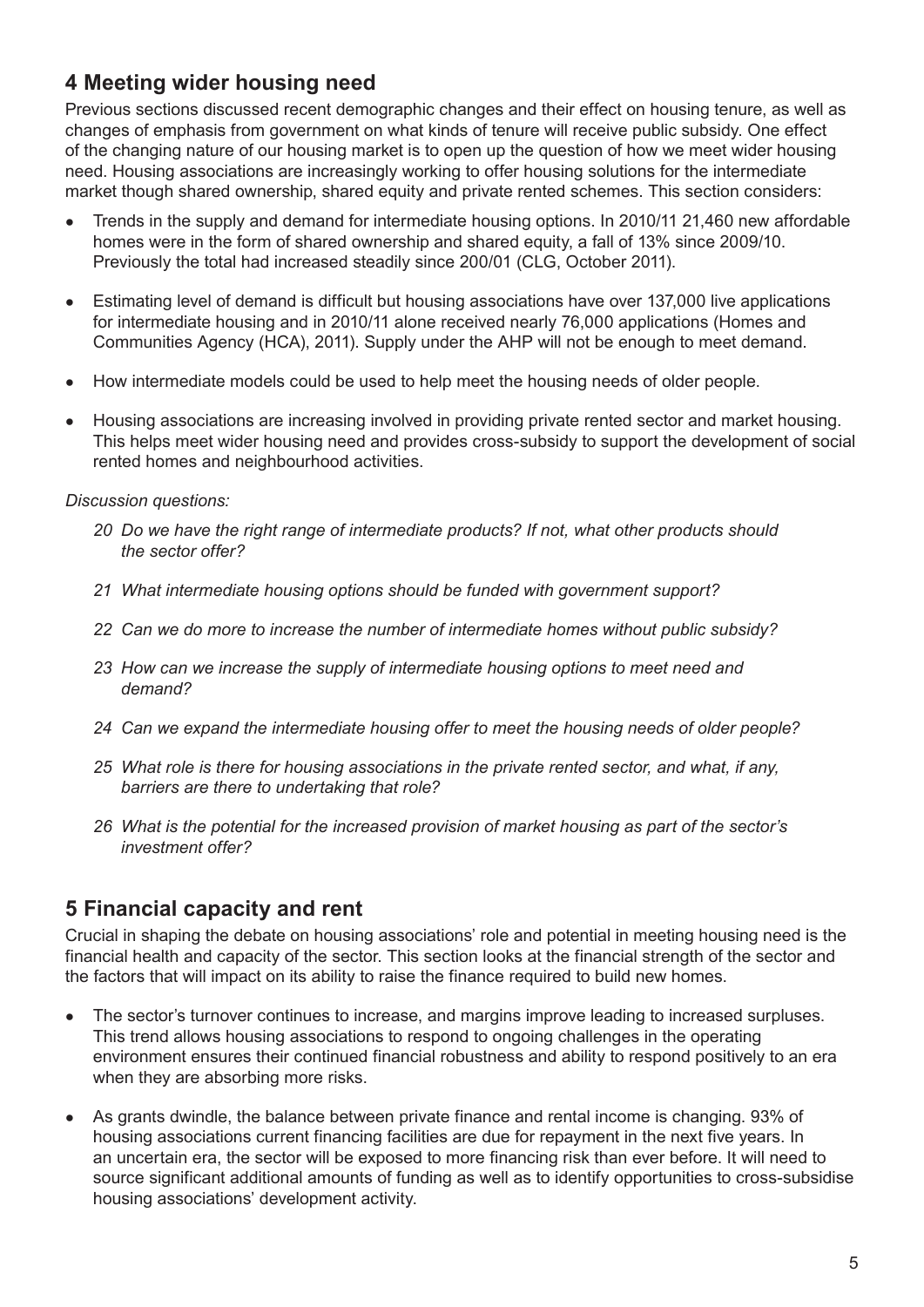• Welfare reform and the introduction of Universal Credit is a potential threat to the stability of rental income, which may involve increased costs for many organisations if they are to be mitigated successfully. The impact of the Affordable Rent regime and the potential to charge rents at up to 80% of the market rate to make up the shortfall in grant income is also unclear. There is also a question about the long term sustainability of the Affordable Rent regime. Without significant levels of capital grant, higher levels of borrowing mean that some housing associations may reach their borrowing limits and be unable to fund the development of new homes in the future.

*Discussion questions:*

- *27 Would an investment model similar to the affordable rent regime be sustainable beyond 2015?*
- *28 What are your views on a revenue versus a capital investment model?*
- *29 Should housing associations have freedom over what rents they charge or should they continue to be set by the Government?*
- *30 How can we ensure the future financial viability of housing associations?*
- *31 Are there steps that can be taken at sector level to help to open up and/or secure future sources of finance?*

#### **6 Funding Future homes: an assessment of alternative development and funding models**

In the context of decreasing grant levels and challenging financial markets it is important that we consider the potential of funding and development models that could help increase the supply of new homes in the future.

This section categorises six types of funding models: government grant, tax and planning gain funds, guarantees to lower the cost of funds, restructuring payments, equity models and increased access to different debt funding sources.

The section considers the strengths and weaknesses of different models. A tabular summary of the evaluation of different models is presented (see below) (a detailed discussion is given in the Appendix). Some of the issues with the models identified are:

- There are strengths and weaknesses with all the models. Several are entirely dependent on government funding and may not be sustainable into the longer term. Others are tightly linked to the housing market and the viability of private development, whereas government-funded mechanisms can act counter-cyclically. Some are so new that they have not been tried and tested. Models that aim to share risks between the public and private sectors can often be cumbersome, complex and inflexible, but they are worth exploring further.
- The traditional mixed funding / cross subsidy approaches have worked well in the past and have been capable of allowing flexibility when external circumstances change.
- All of the models present different potential issues for housing associations, depending on the organisation's profile and aims, and some challenges to the sector as a whole. Whilst there is capacity to undertake large-scale development if the conditions are right, most of the larger-scale ways of raising additional finance involve the transfer of stock from traditional social housing to at least intermediate rents and in some cases market rents.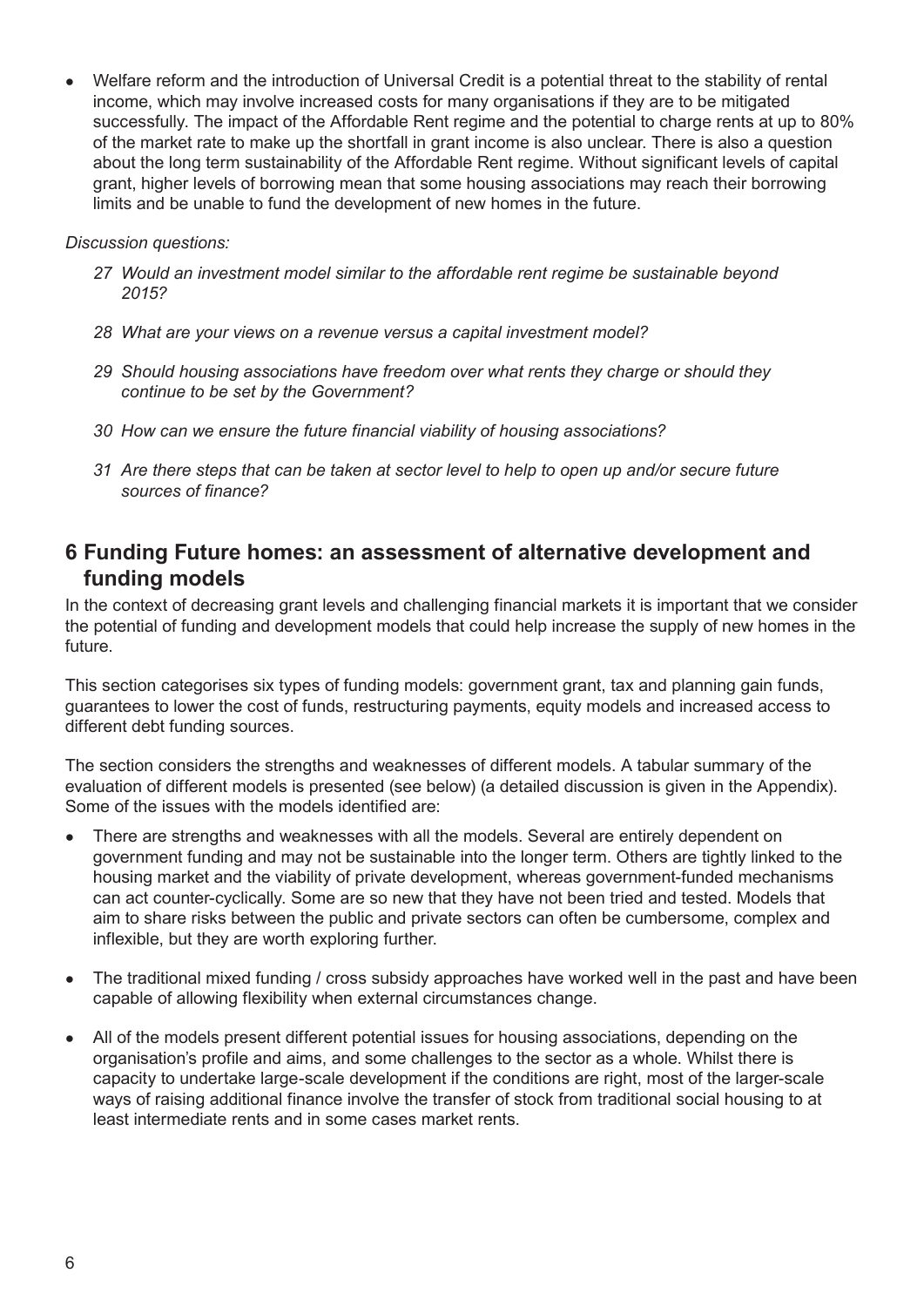*Discussion questions:*

- *What is the potential of alternative development and funding models to help support the delivery of new homes?*
- *What barriers are there to these models that need to be addressed?*
- *Are there other potential models that we should consider?*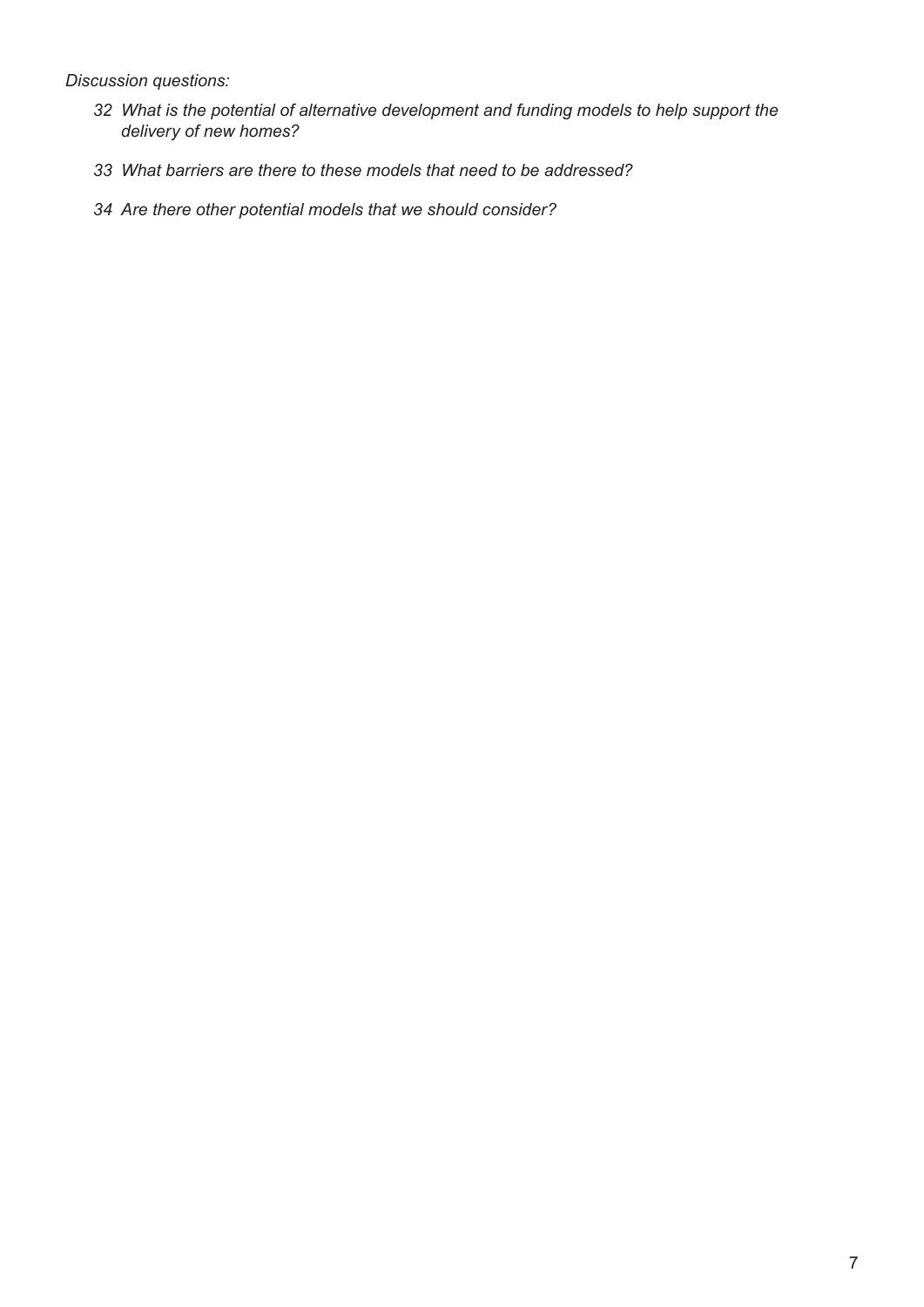# **Possible funding models for affordable housing**

| <b>Model</b>                              | Source of<br>funds              | <b>Essence of the model</b>                                                                                                                                                                                                                                                                           | <b>Strengths</b>                                                                                                  | <b>Weaknesses</b>                                                                                                                            |  |  |  |
|-------------------------------------------|---------------------------------|-------------------------------------------------------------------------------------------------------------------------------------------------------------------------------------------------------------------------------------------------------------------------------------------------------|-------------------------------------------------------------------------------------------------------------------|----------------------------------------------------------------------------------------------------------------------------------------------|--|--|--|
| <b>Government</b>                         |                                 |                                                                                                                                                                                                                                                                                                       |                                                                                                                   |                                                                                                                                              |  |  |  |
| <b>New Homes Bonus</b><br>(NHB)           | Grant from<br>government        | Local authorities in England receive<br>grants that match the council tax raised<br>on increases in effective stock (new built<br>+ empty properties back into use) for the<br>following six years.                                                                                                   | Increasing housing stock; stimulate<br>competition between local<br>authorities.                                  | NHB payment insufficient to<br>induce change in attitudes to new<br>development.                                                             |  |  |  |
| Revolving land bank<br>funds (RLBFs)      | <b>Grant from</b><br>government | Local authorities establish LBFs to<br>acquire sites and put the necessary<br>infrastructure in place to enable housing<br>development. Revenues raised from<br>the sale of sites, and any developer<br>contributions, pay back into the fund,<br>facilitating further investment and<br>development. | Timing to establish RLBF crucial as<br>markets are cyclical, land values<br>can inflate rapidly in property boom. | Values of LBF heavily influenced<br>by performance of land and<br>property market.                                                           |  |  |  |
| Loan guarantees                           | Central/local<br>government     | A promise by Government to assume<br>the debt obligation of housing<br>associations/ local authorities if housing<br>association /local authority defaults.                                                                                                                                           | Lower borrowing costs.                                                                                            | May be biased towards large<br>and financially strong housing<br>associations.                                                               |  |  |  |
| <b>Developers/ landowners</b>             |                                 |                                                                                                                                                                                                                                                                                                       |                                                                                                                   |                                                                                                                                              |  |  |  |
| Section 106                               | Developers                      | Local planning authority enters into<br>a legally binding agreement with a<br>landowner/private housing developer to<br>deliver affordable housing in addition to<br>the provision of associated services and<br>infrastructure.                                                                      | Delivered locally and hypothecated<br>on affordable housing and<br>associated costs.                              | Linked to performance of land<br>and property market. After 6 April<br>2014, cannot pool more than five<br>s106 payments for infrastructure. |  |  |  |
| Community<br>Infrastructure Levy<br>(CIL) | Developers                      | Local authority levies a charge on new<br>developments (not just housing) to<br>provide infrastructure to support the<br>development of an area.                                                                                                                                                      | Can apply to all new development,<br>even small schemes.                                                          | Similar to S106, depending on<br>viability of market development.                                                                            |  |  |  |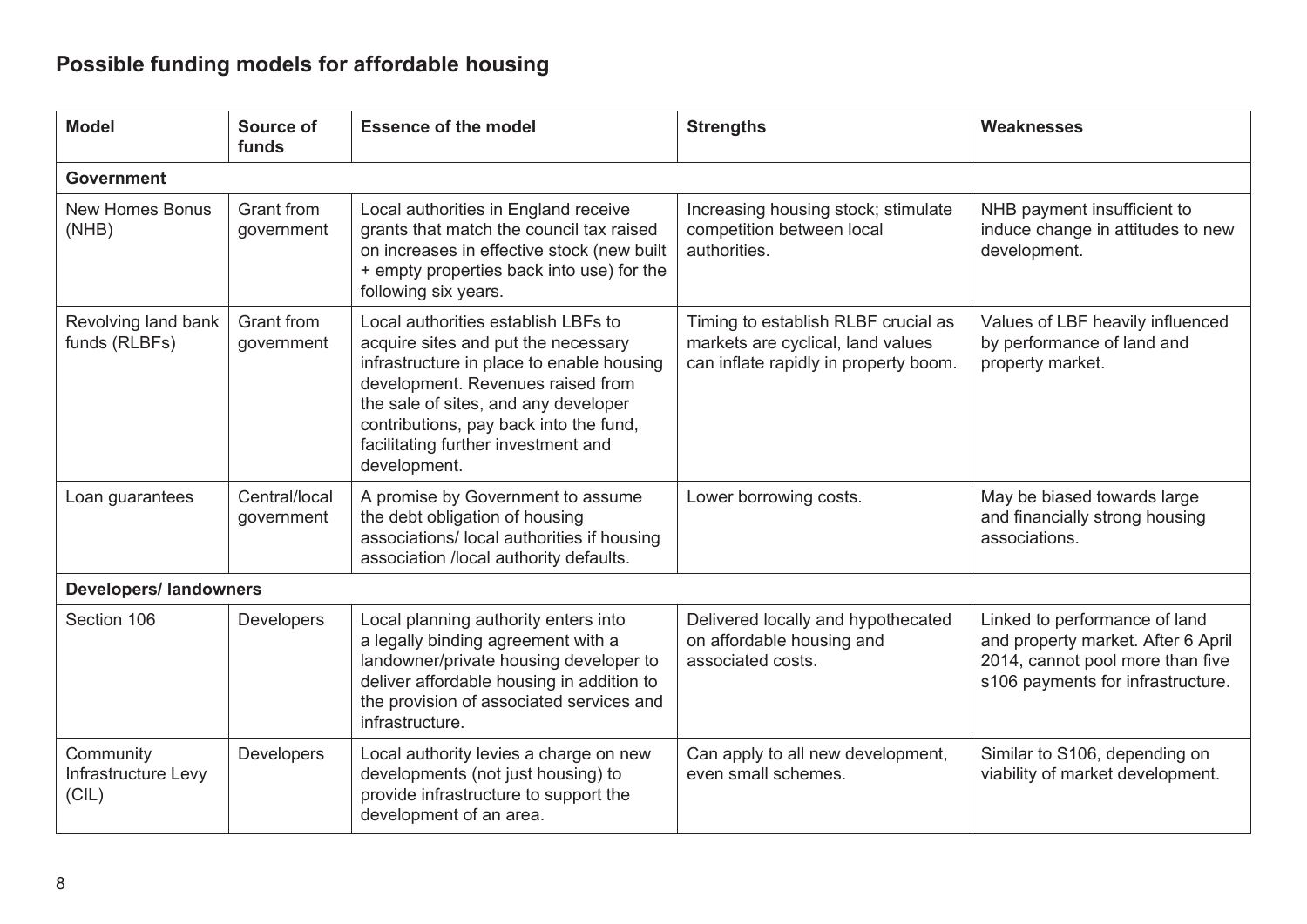| <b>Model</b>                                                                       | Source of<br>funds                                   | <b>Essence of the model</b>                                                                                                                                                                                                                    | <b>Strengths</b>                                                                                                                                                                                                                     | Weaknesses                                                                                                                                                                                  |  |  |  |
|------------------------------------------------------------------------------------|------------------------------------------------------|------------------------------------------------------------------------------------------------------------------------------------------------------------------------------------------------------------------------------------------------|--------------------------------------------------------------------------------------------------------------------------------------------------------------------------------------------------------------------------------------|---------------------------------------------------------------------------------------------------------------------------------------------------------------------------------------------|--|--|--|
| <b>Fiscal incentives</b>                                                           |                                                      |                                                                                                                                                                                                                                                |                                                                                                                                                                                                                                      |                                                                                                                                                                                             |  |  |  |
| <b>Real Estate</b><br><b>Investment Trust</b><br>(REIT)                            | Funds raised<br>from stock<br>market                 | Special property companies that do not<br>need to pay corporation tax if they pay<br>90% of their income to shareholders.<br>Participating landlords need to transfer<br>some homes into the REIT before it is<br>floated on the stock market. | Allow housing associations access<br>to investment from institutional<br>investors.<br>New regulations in the Finance Bill<br>removes the entry Requirement and<br>allows a longer period for payment<br>plus other simplifications. | Up to now entry and timing<br>requirements have ruled out<br>residential REITS. Even in the<br><b>USA residential REITS have</b><br>proved difficult partly because of<br>management costs. |  |  |  |
| <b>Public-private partnership</b>                                                  |                                                      |                                                                                                                                                                                                                                                |                                                                                                                                                                                                                                      |                                                                                                                                                                                             |  |  |  |
| <b>Community Land</b><br><b>Trusts</b>                                             | Private<br>sector and<br>government                  | Community retains the land ownership<br>and may impose conditions to maintain<br>affordability into perpetuity. Purchasers<br>pay only for construction costs.                                                                                 | Enables land to come forward that<br>meets community objectives; major<br>impact on affordability.                                                                                                                                   | So far, very small scale - more<br>suitable in rural areas although<br>could potentially operate in<br>regeneration areas.                                                                  |  |  |  |
| <b>Special Purpose</b><br>Vehicle/Joint<br>Venture                                 | Housing<br>associations<br>and private<br>developers | A project company is set up by a<br>housing association and a developer<br>for the development of new affordable<br>housing or the refurbishment of existing<br>housing.                                                                       | Projects have to undergo significant<br>due diligence; well suited for large<br>complex projects.                                                                                                                                    | More expensive to raise finance<br>because not secured on housing<br>association assets. Housing<br>association needs to contribute at<br>least 5-10% of project funding at<br>the start.   |  |  |  |
| <b>Local Asset Backed</b><br>Vehicles (LABV)/<br><b>Local Housing</b><br>Companies | Local<br>authorities<br>and the<br>private sector    | Special purpose vehicle owned 50/50 by<br>the public and private sector partners.<br>The local authority invests property<br>assets into the vehicle which are then<br>matched by the private partner.                                         | Transfer some risks to private<br>sector; incentivise private sector to<br>invest and deliver over longer term<br>(10-20 years); more flexible than<br>Private Finance Initiatives.                                                  | Only applicable to local authorities<br>with a decent estate portfolio;<br>complex and expensive to set up                                                                                  |  |  |  |